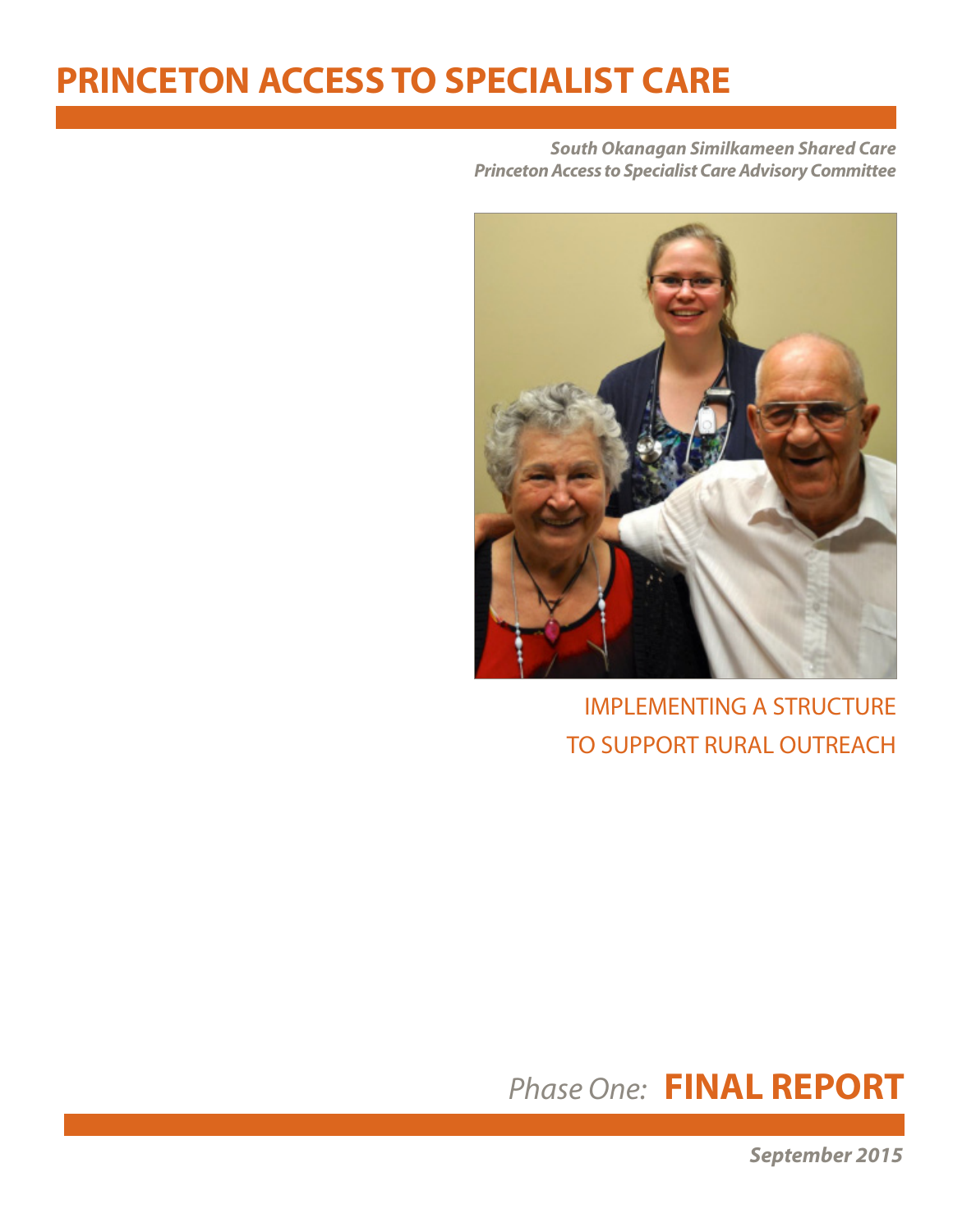# **TABLE OF CONTENTS**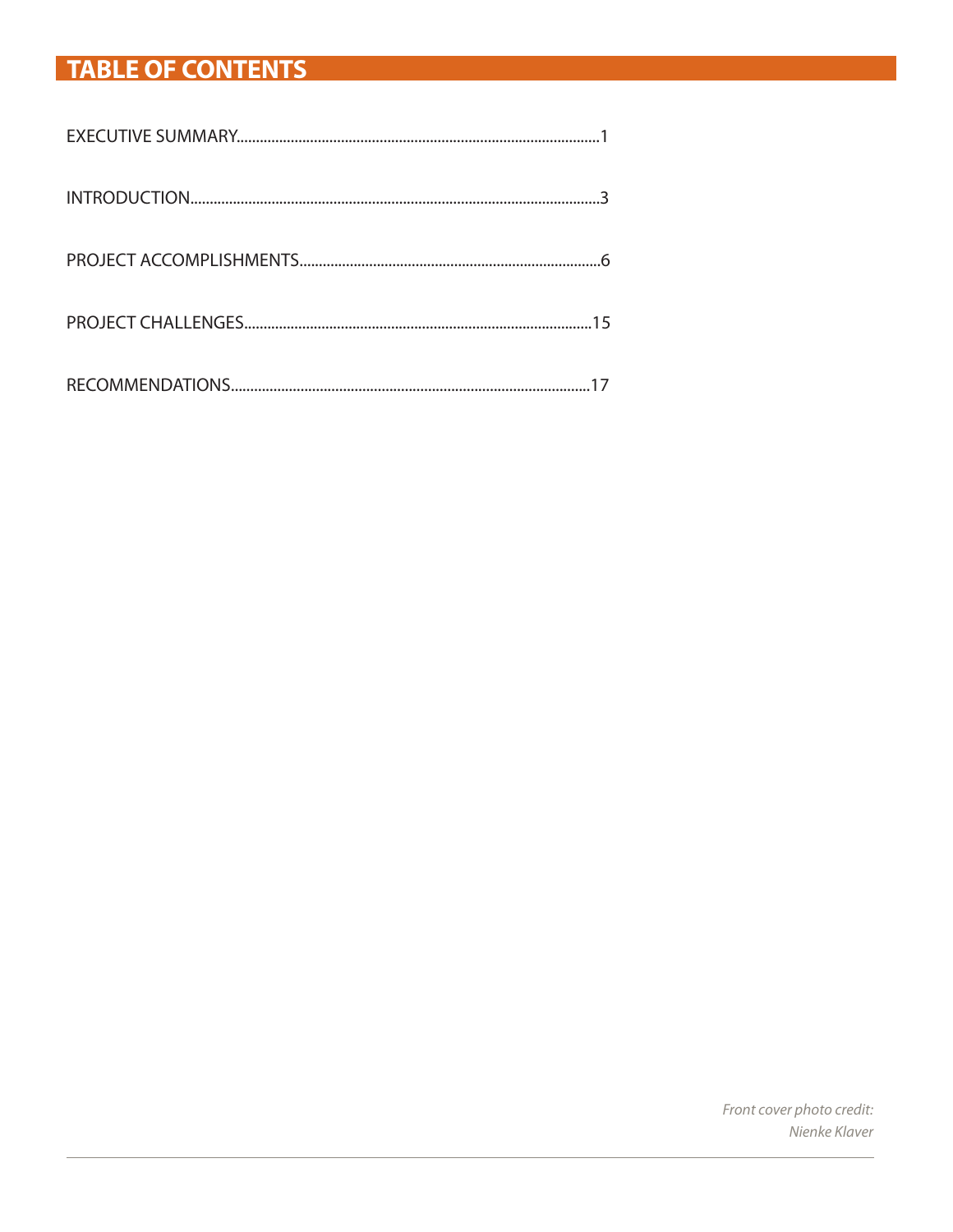### **EXECUTIVE SUMMARY**

#### AIM

The aim of the Princeton Access to Specialist Care project was to improve and sustain access to specialist care in the Princeton area, and to support Princeton family physicians.

Patients from Princeton with significant health concerns often need to travel to Penticton or Kelowna for investigations and specialist appointments. Barriers to travel prevent about 30% of Princeton area patients from receiving specialist care, creating an added burden on rural family doctors. Initiated in the fall of 2013, the intention of the project is to improve health outcomes and quality of life of Princeton patients, and to increase the likelihood of retaining Princeton family physicians.

#### INTENDED OUTCOMES

- Increase number and variety of specialist clinics in Princeton
- Improve processes, knowledge transfer, and relationships between specialists, family physicians, other healthcare providers and patients
- Improve physician, healthcare provider and patient experience

#### MAJOR OBJECTIVES

An interdisciplinary project team, including representatives from Princeton family physicians, Penticton specialists, their MOAs, Princeton General Hospital (PGH) management and staff, Community Integrated Health Services administration, and Shared Care project staff set out to:

- Develop, implement and test outreach clinic formats to provide appropriate specialist care in Princeton
- Provide Princeton physicians with customized education and relationship-building opportunities through on-site CMEs (Continuing Medical Education) with visiting specialists
- Engage feedback from physicians, healthcare providers and patients about their experience with the new approaches to care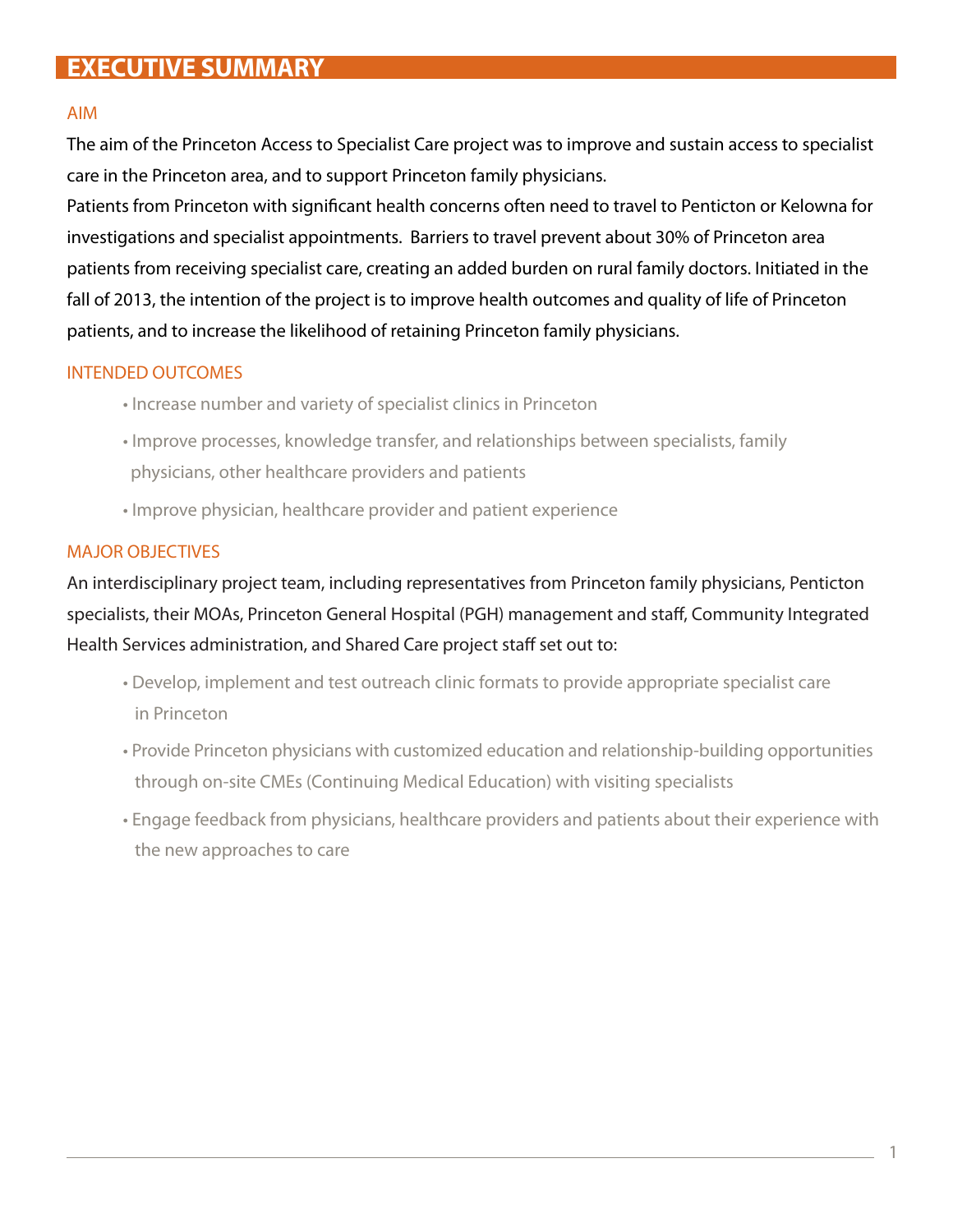## **EXECUTIVE SUMMARY**

#### MOST SIGNIFICANT RESULTS

#### Time Frame: Jan.1 2014 – Jan.31 2015

- Specialists visiting Princeton nearly doubled, increasing from 7 to 13
- Specialities available nearly tripled (increasing from 4 to 11) to include: respirology, general internal medicine, nephrology, urology, rheumatology, general surgery, orthopedics, and methadone services.

 Psychiatry, pediatrics, cardiology, and mental health substance use (MHSU) specialists continued to provide clinics in Princeton

- Thirteen specialists delivered 46 clinics totalling more than 500 patient appointments
- Nine CME sessions were held for Princeton clinicians by seven different specialists
- 100% of patients reported their experience as excellent or good
- Princeton physicians reported significant improvements in their ability to provide optimal patient care
- Specialists found the outreach rewarding as patient acuity and the appreciation of the community validated their efforts
- All parties feel confident that the initiative will be sustained after the project's completion in 2016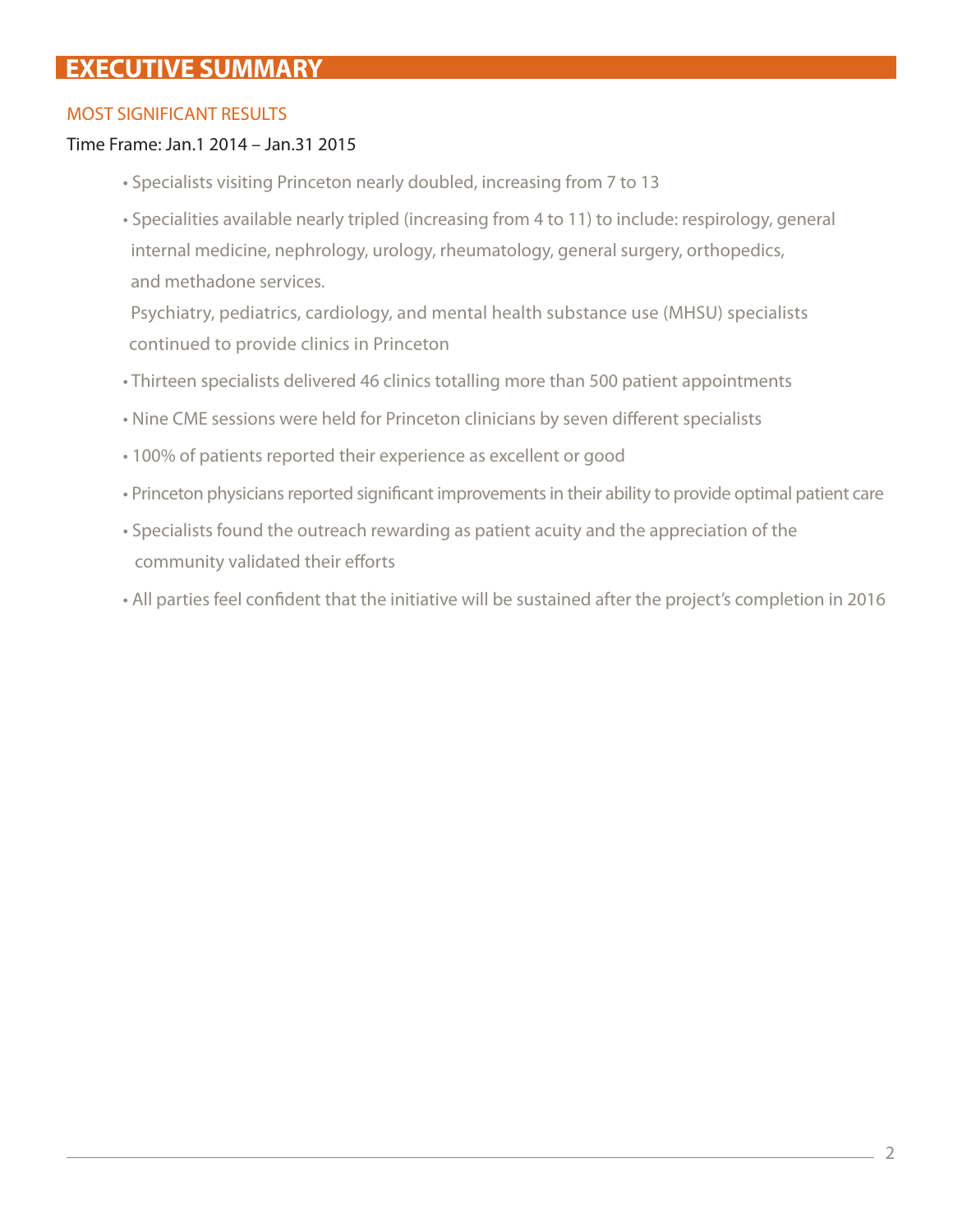### **INTRODUCTION**

#### HEALTH AND CARE IN PRINCETON BC

For patients and healthcare providers in Princeton, British Columbia, access to specialist care and advice has been challenging due to geographic isolation and the difficulties associated with travel. Situated along Highway 3 on the eastern slopes of the Cascade Mountains, Princeton is a rural, isolated community in the Similkameen Valley in the Southern Interior of BC. Princeton is 115 km from Penticton, the largest centre in the region with approximately 33,000 people, and is 282 km from Vancouver.

*"When I arrived in October 2013 it became stunningly clear how isolated Princeton really is,"* said a Princeton family physician. *"If you are young, independent and have resources, Princeton is a great town just a few hours to Vancouver and Kelowna. But if you are older, frail and have health problems and need care, Princeton is an isolated underserved community on a desolate icy highway. It also feels this way if you are a new young family medicine graduate now practicing on your own for the first time."*



*Princeton, BC*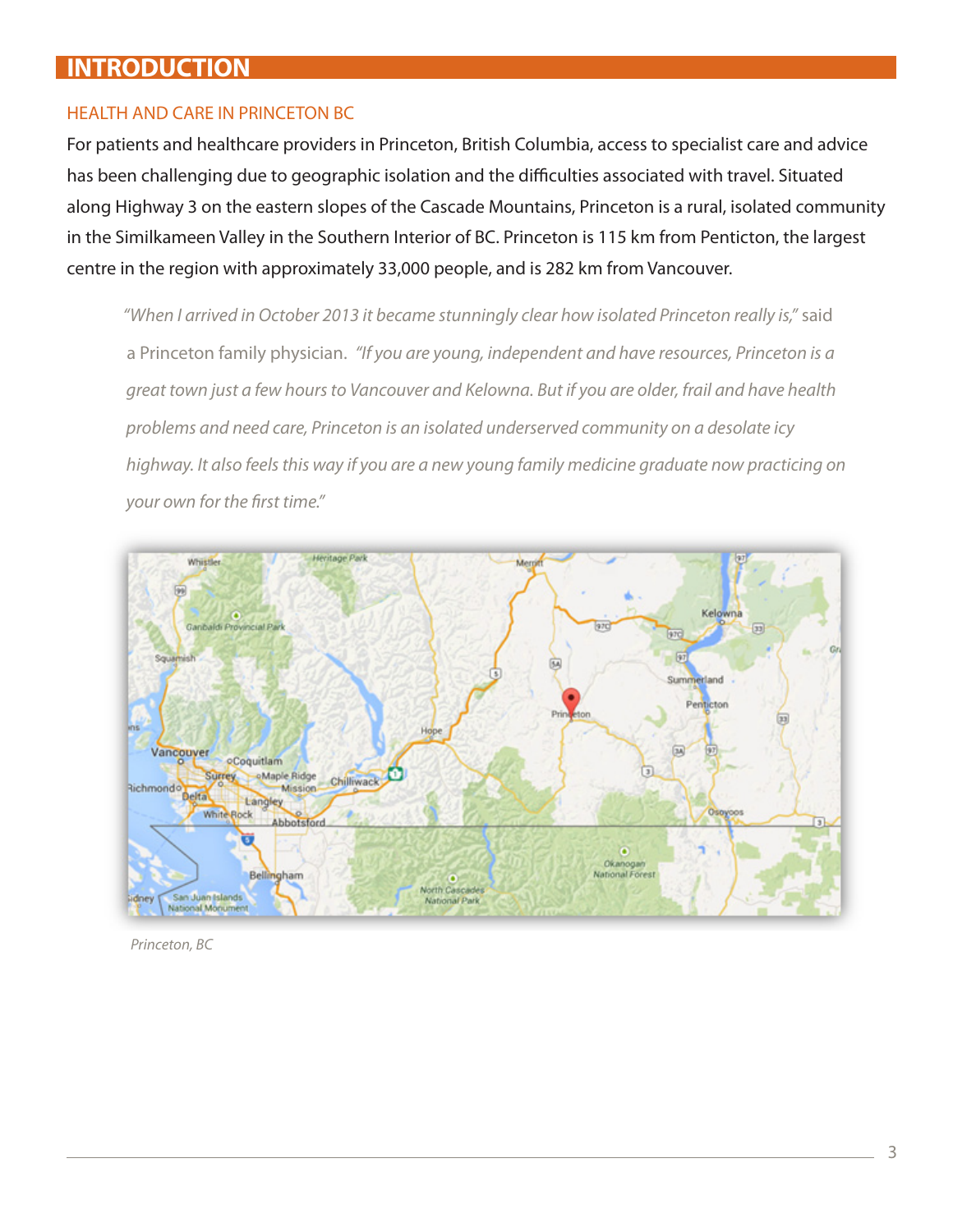### **INTRODUCTION**

The Princeton Local Health Area (LHA) serves approximately 5,400 people in Princeton, Hedley, Coalmont and the surrounding area.<sup>1</sup> Travelling for healthcare is a challenge for many individuals, particularly given the LHA has a disproportionate number of residents over 65, and lower family incomes on average than BC overall.<sup>2</sup>

*"The last Stats Canada [census] showed we're not a growing community with young families, we're a growing community of older people,"* says the Princeton General Hospital (PGH) Site Manager. *"Because we're an elderly population, we have chronic disease."*

Demand for specialty care is high, despite the size of the community, posing a significant challenge for the limited number of family doctors in Princeton. As in many other small communities, isolation and access to resources contribute to residents in the LHA having significantly lower birth-weights and higher than expected standardized mortality rates from chronic lung disease, lung cancer, pneumonia, influenza, druginduced deaths than in BC overall<sup>3</sup>. There is also a higher prevalence of anxiety/depression, diabetes mellitus, heart failure and asthma.

The LHA is served by a small local hospital that has experienced a decline in services since the 1980s. At one time, PGH had an operating room (OR) and maternity suite. Today PGH is a six-bed facility, with a fourbed emergency department, staffed by one Licensed Practical Nurse (LPN) and one Registered Nurse (RN). There are x-ray and lab services during the day and on call at night. Adjacent to the hospital is a 37-bed residential care facility. Recently, renovations have turned the former OR into the Cascade Medical Clinic, locating the doctors and one nurse practitioner, on site in a six-room clinic attached to the hospital.





*Princeton General Hospital Cascade Medical Centre and ER entrance*

 *1 Princeton Local Health Area Profile (2013). Interior Health Information Management. Retrieved from https://www.interiorhealth.ca/AboutUs/Quick Facts/PopulationLocalAreaProfiles/Documents/Princeton%20LHA.pdf (last accessed June 30, 2014) ["Princeton LHA Profile"]*

- *2 28% of the LHA's residents are 65 and over, compared to 16% in BC overall (Princeton SES Profile; based on 2012 data). The average family income in Princeton was \$60,135 compared to \$80,511 in BC overall (Princeton SES Profile, note 2; based on 2005 data)*
- *3 The Princeton LHA Profile (note 1)*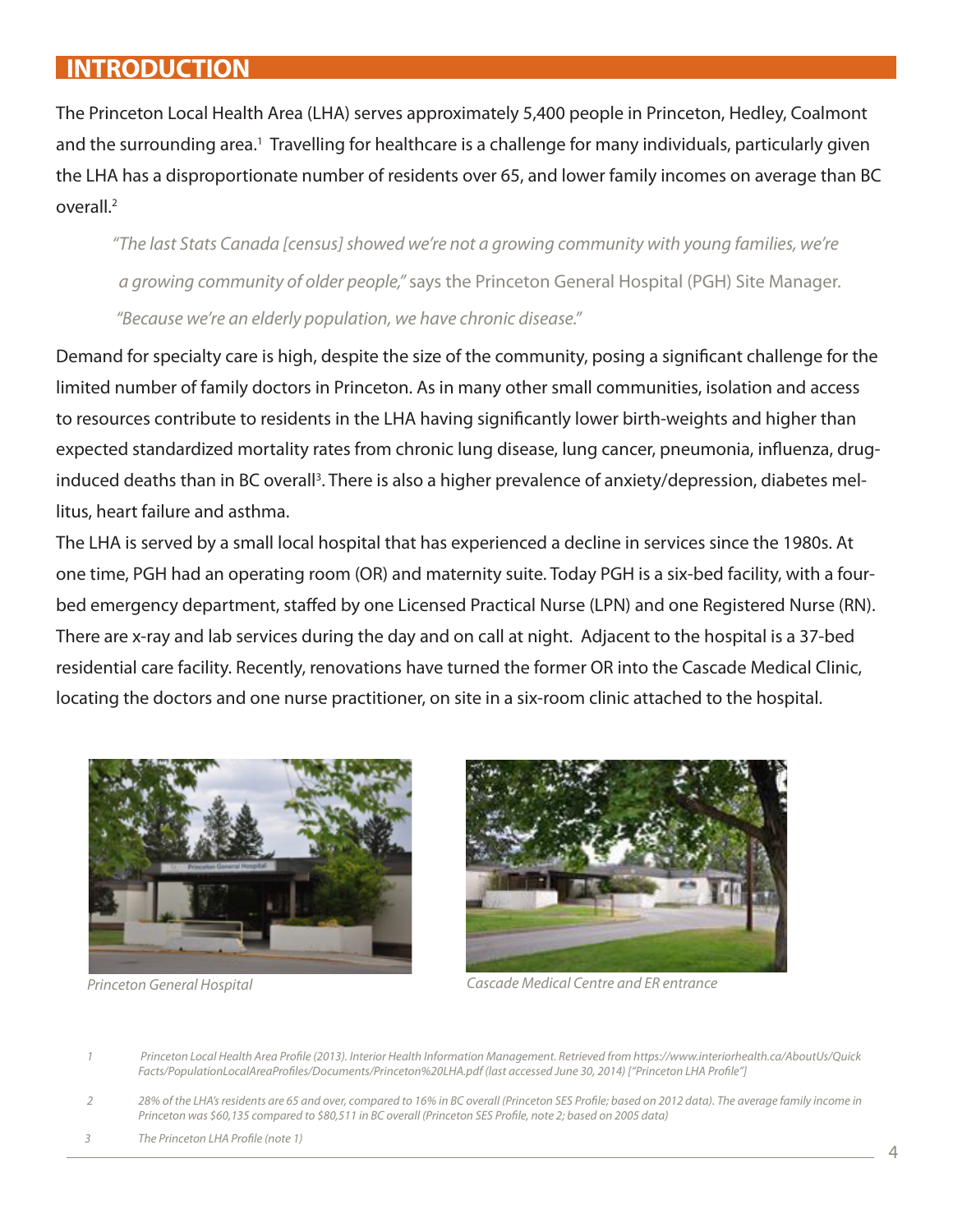### **INTRODUCTION**

In 2011, Princeton had three family physicians (two of whom were more than 70-years-old and ready to retire) facing community health care needs that were beyond their capacity. The community went through a health care crisis, culminating in emergency department closures due to a lack of physicians. The community rallied together to create the Save Our Hospital Coalition (SOHC), which was later renamed the Support Our Health Care Society. The society joined Interior Health to form the Princeton Health Care Steering Committee (PHCSC), including representatives from the Princeton community, Town Council, the Regional District of the South Okanagan Similkameen, Interior Health, and the South Okanagan

Similkameen Division of Family Practice. Together, the PHSC developed an action framework to address the crisis. In the fall of 2013, three new physicians were recruited to Princeton — two through the Rural Physicians for British Columbia incentive program and another via the International Medical Graduate Return of Service program.

#### THE INCEPTION OF THE SHARED CARE PROJECT

In anticipation of physician changeover, the retiring Princeton family physicians met with the South Okanagan Similkameen (SOS) Shared Care and Division staff, and Penticton specialists to explore what support or improvements could benefit the new Princeton physicians and their patients. Among other priorities, they identified that their community needed better access to specialist care and more efficient appointment bookings for Princeton patients when they have to go to Penticton.

A handful of specialists (in pediatrics, cardiology, psychiatry, and MHSU) were already visiting Princeton as a part of their regular practice. However, patients still had to travel to Penticton, Kelowna or further afield to see other specialists. Many chose not to go to a specialist at all due to the cost and/or difficulty of travelling. In addition, Princeton doctors were isolated in their rural practice and had significant concerns about the sustainability of new physicians under the challenging circumstances.

As a result of these conversations, and in alignment with the Princeton Health Care Steering Committee Action Framework, the Princeton Shared Care project was established to address better access to specialist care. The project also aligns with the BC Ministry of Health priorities<sup>4</sup>, Interior Health priorities, and the goals of the Doctors of BC Rural Issues Committee.

 *<sup>4</sup> Particularly Priority 4, to "strengthen the interface between primary and specialist care and treatment." British Columbia Ministry of Health (February 2014). Setting Priorities for the B.C. Health System. Retrieved from : http://www.health.gov.bc.ca/library/publications/year/2014/SEtting-priorities-BC-Health-Feb14.pdf*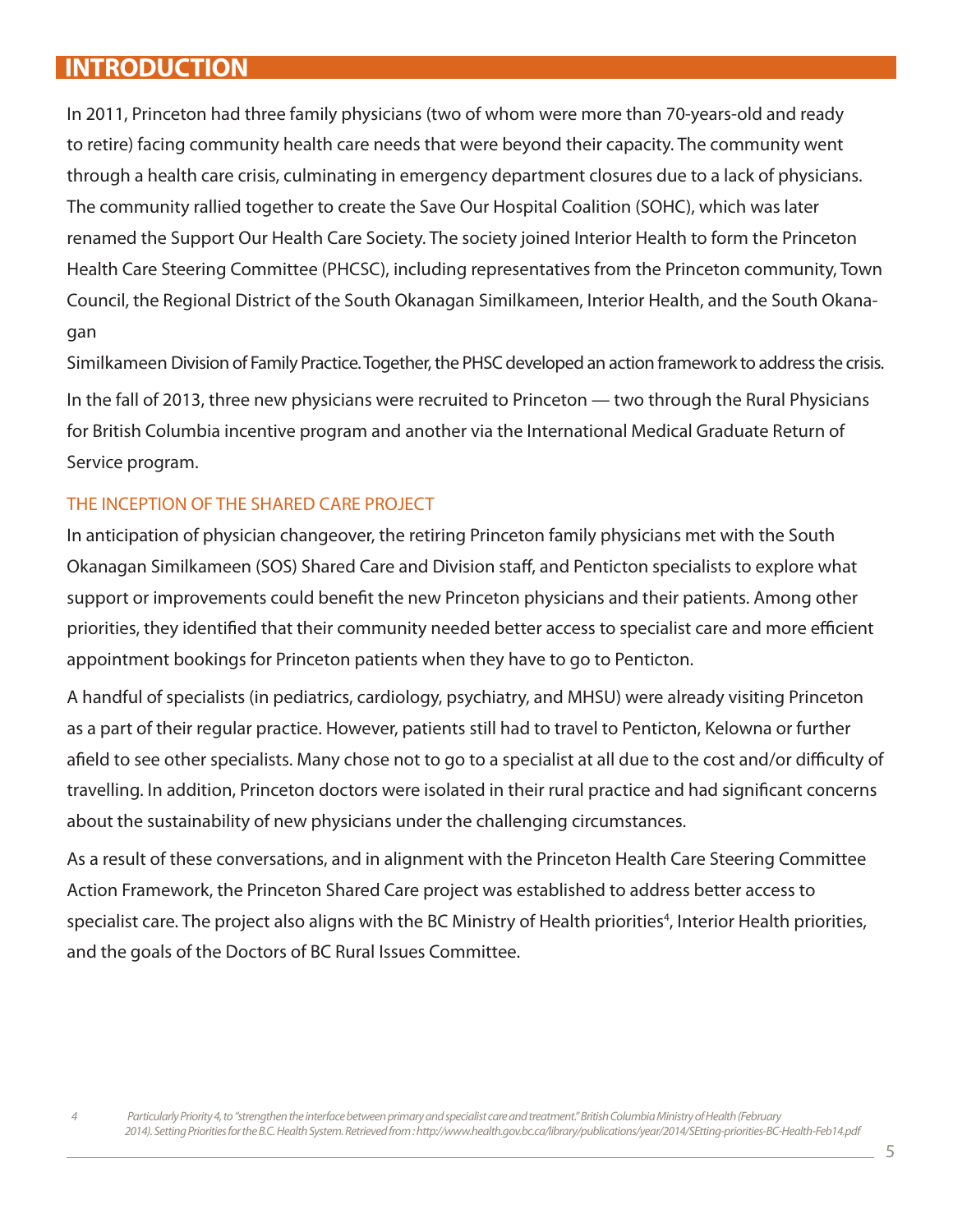#### ENGAGEMENT, PLANNING AND PROCESS

After the initial informal meetings, Shared Care physician and project leads held a larger group meeting in Princeton to discuss needed improvements. The broad range of stakeholders in attendance included the three Princeton physicians, the nurse practitioner, Princeton medical office assistants (MOAs), Princeton hospital administration, site manager and registration clerk, and eight Penticton specialists (three in person, and another five by teleconference).

At this meeting, stakeholders explored many opportunities, including expanding outreach in Princeton, creating more efficiencies for patients that have to travel to Penticton, and utilizing telehealth. In an effort to limit the scope of the project, the group decided that their first priority would be broaden the specialty outreach clinics coming to Princeton.

This would accomplish two central objectives:

- Improve patient access to specialist care
- Improve family physician relationships and knowledge sharing with specialists

Following this, a project advisory committee was formed, including one Princeton family physician, two Penticton internists, the SOS Community and Integrated Health Services Administrator, the PGH Site Manager, the Cascade Medical Clinic Office Manager, and Shared Care staff.

The committee developed a project charter identifying its purpose: *"to improve and sustain access to specialist care and support to Princeton physicians in providing optimal care."* The intended long-term goals were better health outcomes and quality of life for Princeton residents, and increased likelihood of retaining Princeton physicians.

### ELEMENTS THAT LED TO PROJECT SUCCESS

The project aligned with and responded to a need identified by the community. All of the partners, in particular the specialists, were committed and united around the common goal of improving rural patient care in the Princeton community. In addition, the partners felt a collective sense of ownership over the project. Key resources crucial to the project included:

- Shared Care Committee (SCC) funding allowed for project management, partner engagement, and interim travel funding for specialists until provincial funding was approved
- Interior Health staff time and dedication, as well as space and equipment
- Northern and Isolated Travel Assistance Outreach Program (NITAOP) funding to cover physician travel expenses in the long term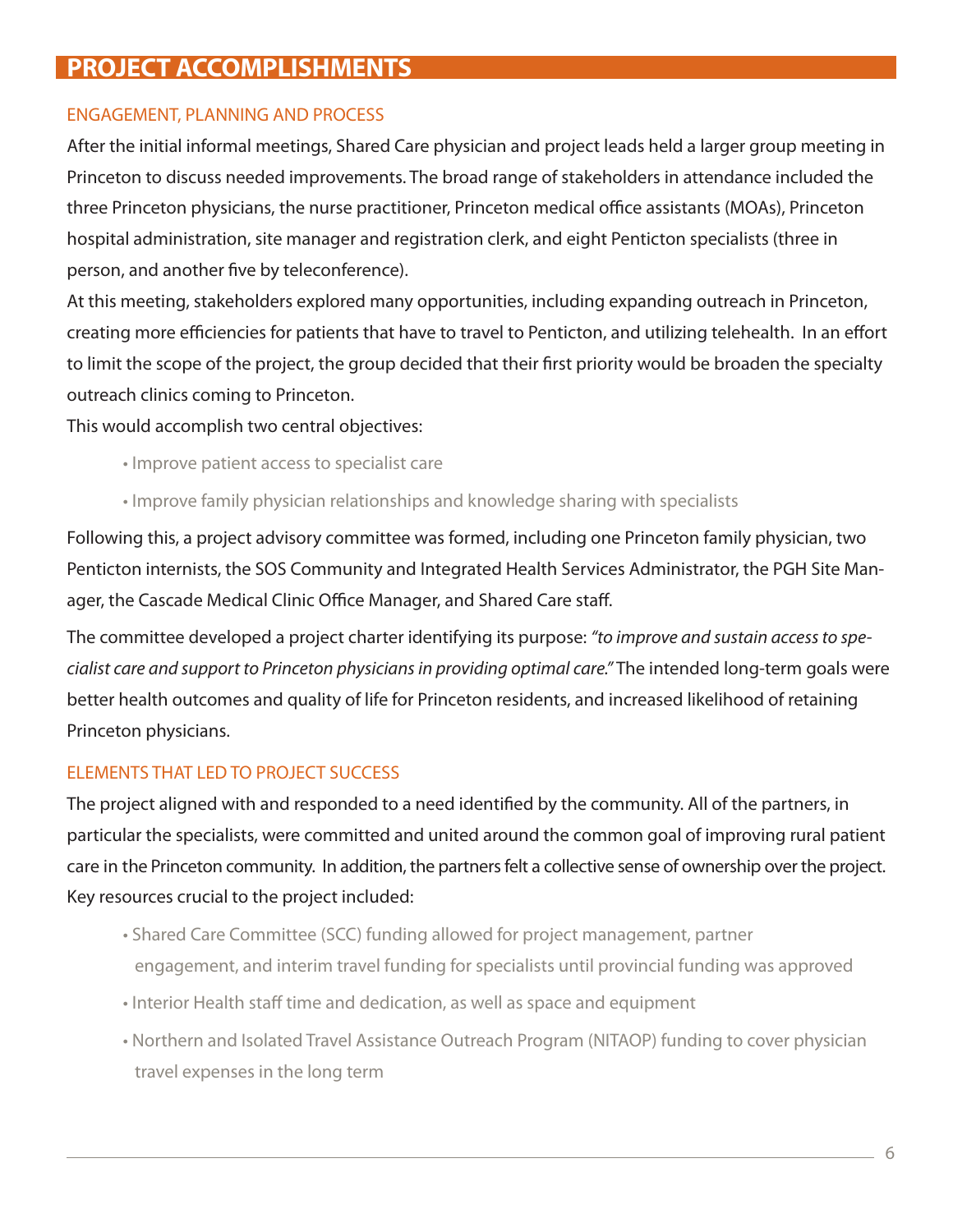#### IMPLEMENTING A SUSTAINABLE MODEL FOR OUTREACH CLINICS

The Advisory Committee set out to develop a structure to support outreach. Steps and lessons learned are documented below for other communities to adapt and use. Implementation of this model was a success because of ongoing, rigorous use of the Quality Improvement Cycle PDSA (Plan, Do, Study, Act).

| <b>OUTREACH CLINIC SET UP</b>                                                 | <b>WHAT WE DID AND LESSONS LEARNED</b>                                                                                                                                                                                                                                                                                        |
|-------------------------------------------------------------------------------|-------------------------------------------------------------------------------------------------------------------------------------------------------------------------------------------------------------------------------------------------------------------------------------------------------------------------------|
| What specialties were needed<br>and how often?                                | . Initially a family physician MOA manually tracked specialist referrals,<br>which proved to be a time consuming extra task.                                                                                                                                                                                                  |
|                                                                               | • Unsuccessful attempts were made to retrieve data from the<br>Electronic Medical Record (EMR) newly implemented in the Family<br>Practice clinic.                                                                                                                                                                            |
|                                                                               | • Instead, we met with the family physicians (FPs) and nurse practitioner<br>(NP) to determine priority specialties. This proved accurate and enabled<br>specialists to respond to a collective request from the Princeton clinicians.                                                                                        |
| How did we determine which<br>specialists were able to come<br>and how often? | • Based on the priority list established by Princeton clinicians, Shared<br>Care specialist and project leads approached department heads<br>individually to start discussions and determine whether travelling<br>was possible.                                                                                              |
|                                                                               | • The internists on the advisory committee were the first to test the<br>model, and frequency was determined by their availability and the<br>level of demand (number of referrals), which has worked well across<br>all specialities.                                                                                        |
| How did we get over the<br>deterrent of specialists having<br>to travel?      | • NITAOP travel funding (for travel time and expenses) is applied<br>for annually in October and approved for the fiscal year (April<br>through March). This poses a challenge because specialists that<br>decide to start outreach in November, for example, cannot<br>receive funding for 18 months (until the next April). |
|                                                                               | • A significant benefit of the Shared Care project funding was<br>that physician travel was covered until the NITAOP funding came<br>through. This also gave specialists the opportunity to trial<br>outreach without a long-term committment.                                                                                |
| Where were the clinics held<br>and what equipment was<br>required?            | • Health Authorities are responsible for providing space and<br>administrative support for outreach clinics.                                                                                                                                                                                                                  |
|                                                                               | • The Site Manager at PGH committed significant effort to<br>repurpose former patient rooms and storage areas into two clinic<br>rooms and an adjacent patient lounge.                                                                                                                                                        |
|                                                                               | • Each clinic room was set up with a desk, computer, printer,<br>phone, internet, patient chairs, and exam bed. Fine tuning was<br>necessary to meet all specialty needs (medical carts were added,<br>lighting was changed, etc.).                                                                                           |
|                                                                               | • The ability for hospital and FP clinic staff to be responsive to<br>specialist needs has been crucial to the project's success.                                                                                                                                                                                             |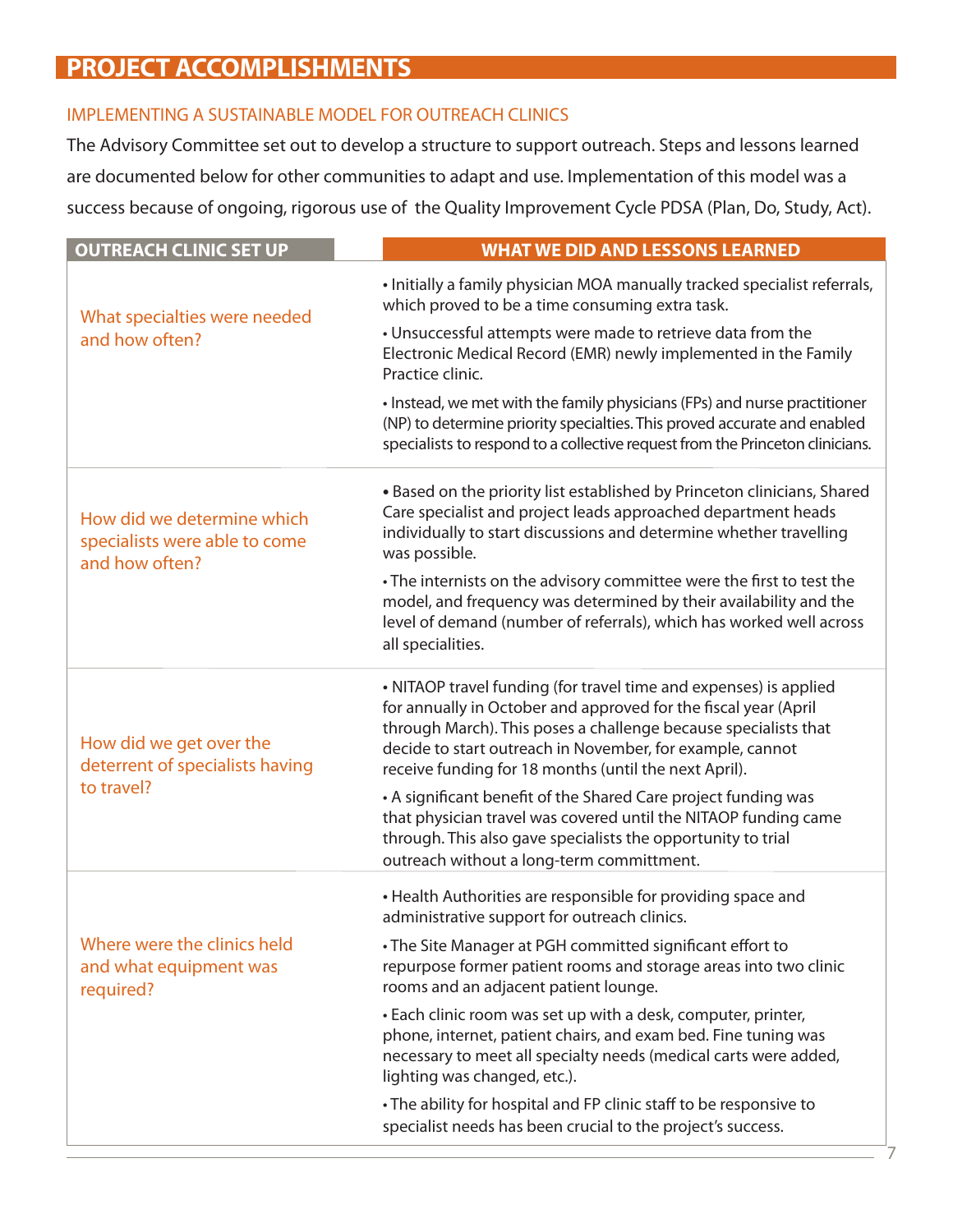| <b>OUTREACH CLINIC SET UP</b>                                                  | <b>WHAT WE DID AND LESSONS LEARNED</b>                                                                                                                                                   |
|--------------------------------------------------------------------------------|------------------------------------------------------------------------------------------------------------------------------------------------------------------------------------------|
| How was the clinic space<br>booked?                                            | • Specialist MOAs contacted the PGH registration clerk who was able<br>to take on the logistics of booking the space, setting up the rooms<br>and directing patients.                    |
| How were the patient<br>referrals handled?                                     | • Specialist MOAs advised the FPs, via a faxed letter, of the clinic invit-<br>ing referrals and offering a CME (Continuing Medical Education).                                          |
| Who booked patient<br>appointments?                                            | • Using the existing referral process, specialist MOAs pooled<br>Princeton referrals and booked patients according to triage strategies.                                                 |
| How did we orient specialists<br>and their MOAs to the<br>process?             | • The project lead developed an orientation package and met<br>with specialists and their MOAs.                                                                                          |
|                                                                                | • Originally this consisted of a binder to help specialists organize<br>and prepare for the clinics including tabs for requisitions,<br>checklists, data collection tools etc.           |
|                                                                                | • After the study period, a quick reference sheet was developed<br>with protocols and key contacts.                                                                                      |
| How did we incorporate<br><b>Continuing Medical</b><br><b>Education (CME)?</b> | • At first specialists would include the offer to do a CME in the<br>faxed letter notifying the FPs of the upcoming clinic.                                                              |
|                                                                                | • After the first year the Princeton FPs suggested that CMEs occur<br>by default rather than by request, as more connection was being<br>sought after by all physicians.                 |
|                                                                                | • A set time over lunch was established, and the FP MOA would<br>confirm the CME and survey the FPs for specific topics.                                                                 |
|                                                                                | • Often the FPs and NP brought a specific question or case<br>example. A round table format was used for discussion.                                                                     |
|                                                                                | • CME credits are provided by the Division of Family Practice.                                                                                                                           |
| How did we collect data<br>on the clinics to measure<br>change?                | • During the study period, the specialist orientation binder in-<br>cluded data collection tools (specialist survey, patient survey, and<br>day sheet)                                   |
|                                                                                | • After the first year, clinics were tracked based on bookings and<br>comparison with NITAOP usage reports received by the<br>Community Integrated Health Services (CIHS) Administrator. |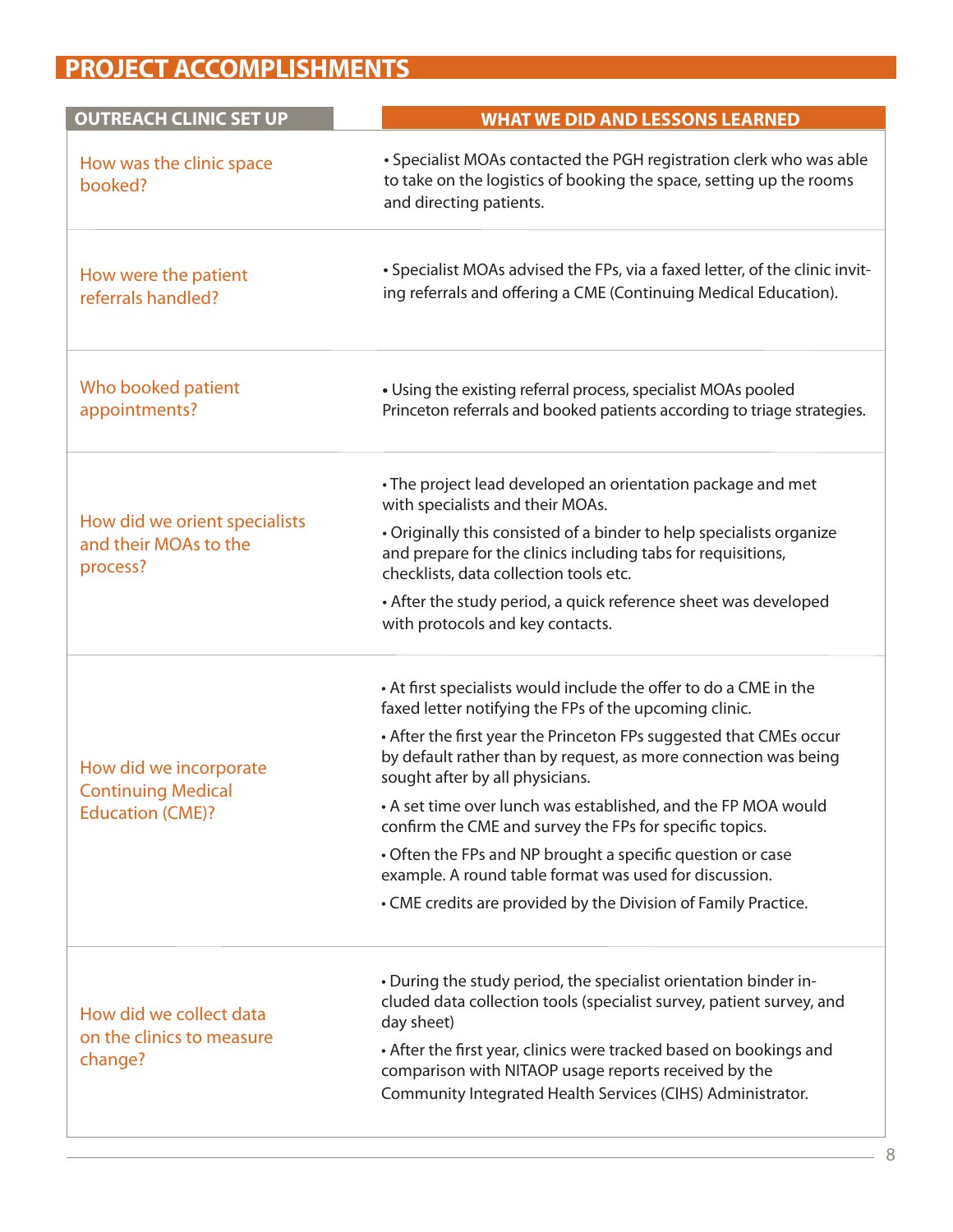### INCREASED ACCESS TO SPECIALIST CARE

Over a one year period the number of specialists visiting Princeton nearly doubled (from 7 to 13); and the variety of specialities available nearly tripled growing from 4 to 11 different specialties. Prior to the project, specialists in psychiatry, pediatrics, cardiology, and MHSU were already visiting Princeton. In 2014 this grew to include respirology, general internal medicine, nephrology, urology, rheumatology, general surgery, orthopedics and methadone services. Ophthalmology, gynecology and neurology were also explored, but weren't attainable due to equipment or other issues.

Thirteen specialists delivered 46 clinics totalling more than 500 patient appointments overall, greatly improving Princeton's access to specialist care. 5

The table below illustrates the expansion of specialty clinics in 2014:



*<sup>5</sup> Data was collected from 40 out of 46 specialist clinics in Princeton Jan 2014-Jan 2015. The 40 clinics for which data was collected had a total of 443 patient appointments and an average of 11 appointments per clinic. The assumption is that the additional 6 clinics with an average of 11 appointments would equal 509 appointments overall.*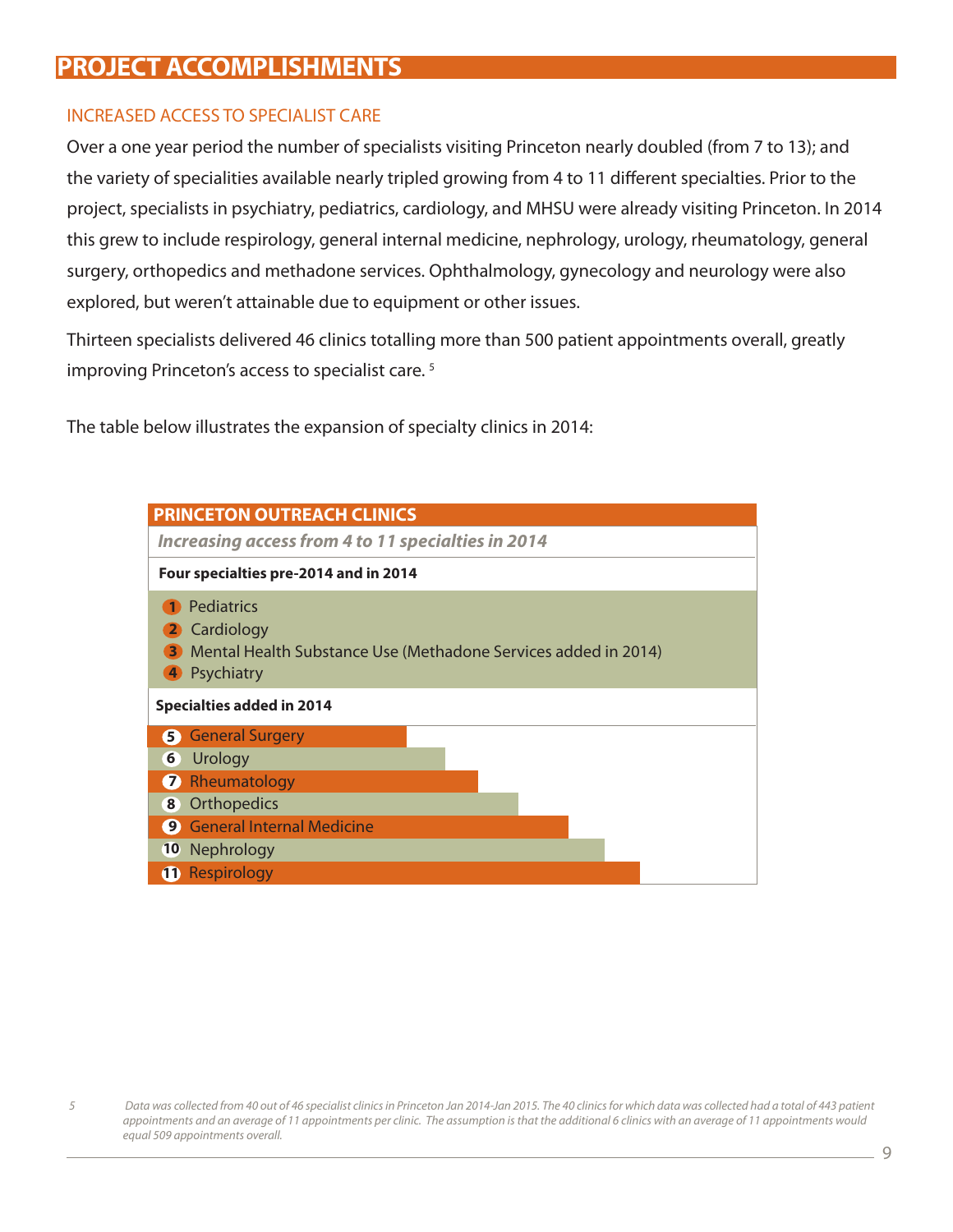During a 10-month period, 184 patients were surveyed (Jan – Oct 2014). Overall the data indicated that an estimated 31% of patients received care who otherwise would not have. For these patients, barriers including weather conditions, the cost of travel (gas and food), time off work, not being able to travel without help, and finding child care had kept them from care in the past.

*"I'm on welfare. It costs \$35 every time I go to Penticton for appointments,"* said one patient. *"By bus there's only a small window of time for each appointment."* 

On the surveys, 37.4% of patients said they had missed specialist appointments in the past because of difficulty travelling. In contrast, with the outreach clinics, 96% of patients kept their appointments. Sixty percent of patients surveyed had an annual household income of \$30,000 or less; 25% had \$16,000 or less annually. Fifty-three percent of patients were 70 years of age or older, and 10% of patients were over 90 years of age.

For many patients, outreach has meant the difference between accessing specialist care and going without.

 *"I couldn't travel because I was paralyzed,"* explained one patient. *"I had to rely on everyone else, friends and my son. But they have jobs. When you have people like Dr. Walker coming to town it makes it 10 times easier to say, 'Yes I'll go'. It takes one big part of it right out of the equation."*

#### Some patients miss appointments because travelling is difficult, while others are unable to travel at all.

*"There were a couple of people that were referred to me, and were sitting on the list for a long time be cause they were just not physically capable of travel,"* said one specialist. *"One lady had rheumatoid arthritis and she had had a severe compression fracture in her spine. She was immobilized for months. If I hadn't have gone there, she would never be able to see a specialist. It's a lot for the GPs to manage."* 

*"I've had a couple of patients where the GP had indicated this person was unlikely to drive into Penticton to come and see me,"* added another specialist. *"We had one gentleman who could have died from a cardio or pulmonary event without having had some intervention. For me to be able to go out and reach a few of these lives—maybe we make a difference."*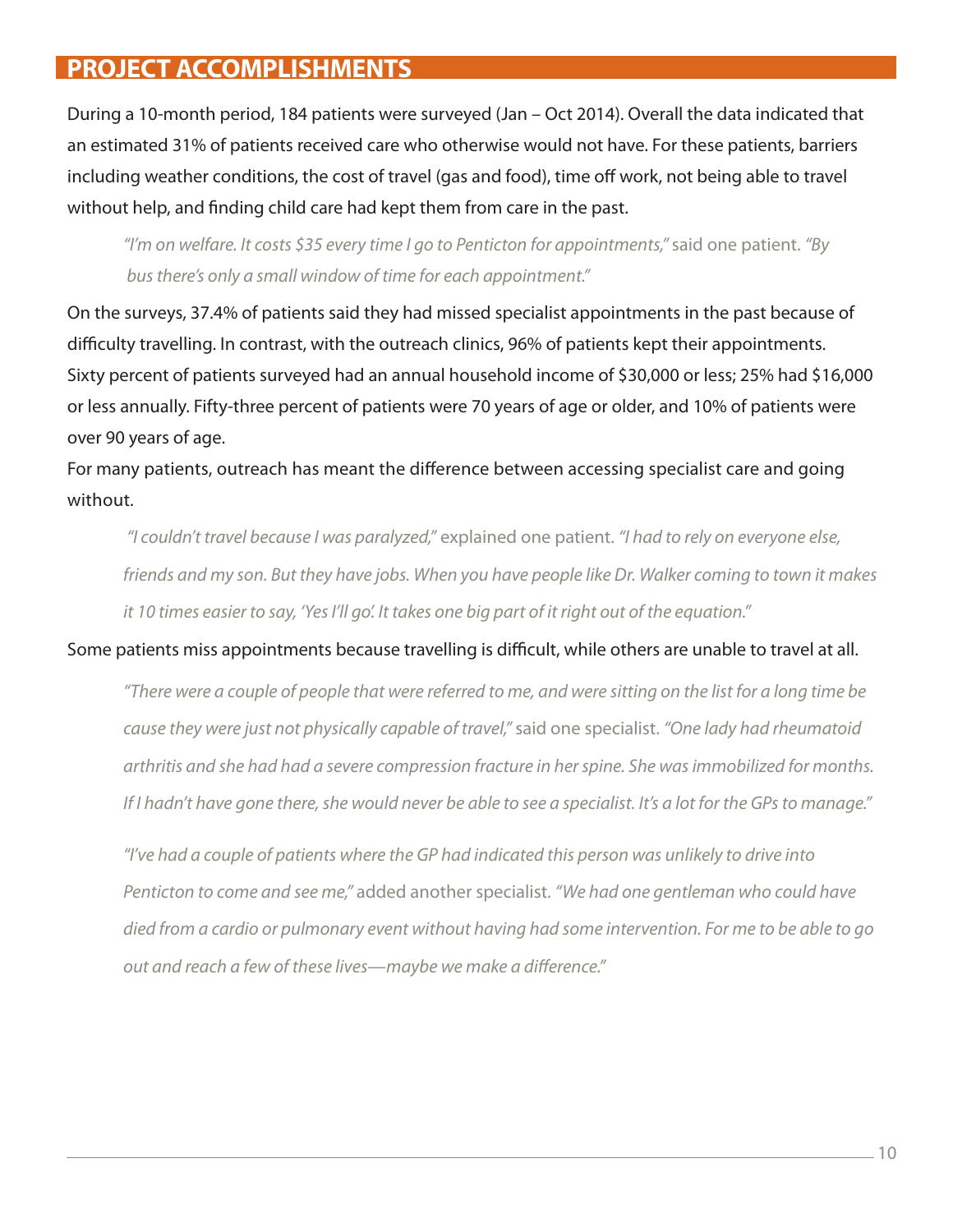#### PATIENT ACUITY

Patient acuity was rated by the specialists for 269 of the 443 appointments during the study period. Acuity per specialty is delineated in the table below. Overall, 13% of patients were rated high, 54% moderate, and 33% low acuity. It is difficult to draw definite conclusions regarding acuity because it varies considerably given the diversity of specialities and medical issues involved. However, it was not expected that many of the patients would be highly acute because patients are triaged at the time of referral, and highly acute patients are seen at the next available appointment, whether that is in Princeton or Penticton.



#### THE PATIENT AND CAREGIVER EXPERIENCE

One hundred percent of patients rated the overall quality of their visit as excellent or good. For Princeton patients, outreach added to their independence and contributed to decisions to remain in their own community.

*"This kind of caring and provision makes it possible for [my parents] and me (an hour away) to rest easy knowing their medical needs will not be ignored or delayed,"* explained the daughter of an elderly couple receiving specialist care in Princeton.

Patients who needed support to attend appointments were relieved when they did not have to ask their friends or family to take them to Penticton.

*"People can find that extra 15 minutes to come and pick you up here and take you back home again and carry on with their day, but when you've got to travel to Penticton, you're writing it off,"* explained another patient.

Working patients are very grateful to not have to take a day off work. Twenty-six percent of patients said that having to get the day off work had been a barrier in accessing specialist care.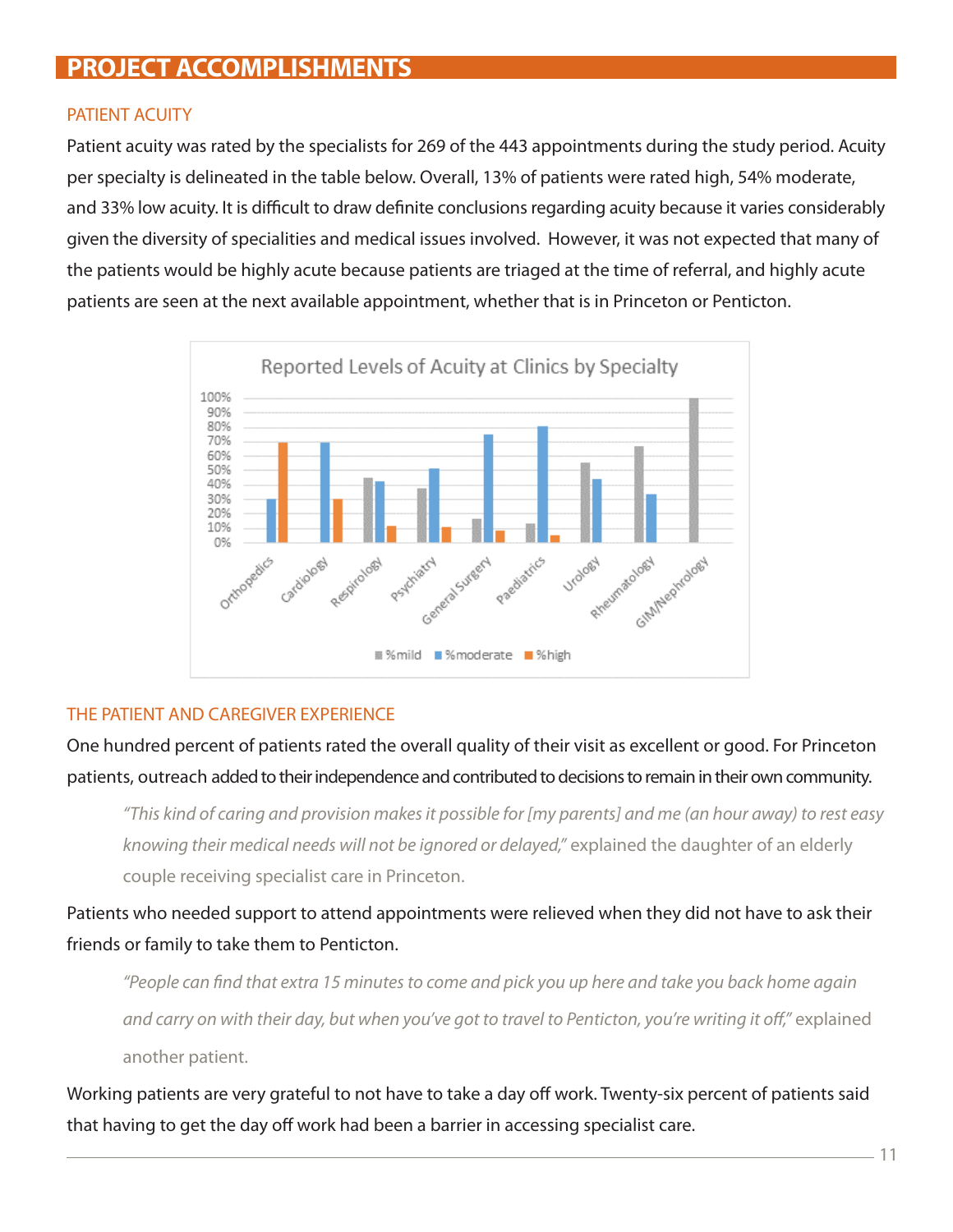#### THE HEALTH AUTHORITY EXPERIENCE

The PGH is a small community hospital and much of what used to be clinical space was rededicated to offices and storage. The key challenge for the site manager and other staff members was finding space and equipment for the clinics that would meet the specialists' needs, but do so while working within the existing budget.

Despite the added workload (for the site manager and registration staff in particular), supporting outreach has contributed to job satisfaction.

*"It's been a really good experience for myself, personally, to be part of a project that you believe in,"*  said the PGH site manager. *"I always have believed that if we can give care at home, it's a good thing for patients."* 

The staff at PGH are long-time residents of the Princeton area. Because of their strong connection to the community, they were passionate about the project, ensuring that the clinics (as one specialist noted) "operated like clockwork".

#### THE SPECIALIST EXPERIENCE

Specialists found that doing outreach clinics added a welcome variety to their practice. Responding to an underserved population, being an asset to the team of health care providers in Princeton, and meeting grateful community members all contributed to an overall rewarding specialist experience.

#### Excerpts from interviews with specialists describing the experience:

*"I enjoy the fact that the patients appear grateful for me coming there. It echoes back to an older way we practiced and it's a little bit more personal."*

*"An important side benefit is just getting to know the Princeton physicians. If a GP feels more comfortable to pick up the phone it improves access via telephone, and the family doctors are just that much more comfortable. It might prevent some referrals that they can just stickhandle on their own."*

Some of the challenges for specialists included time away from their offices, the drive, and not interacting enough with the Princeton physicians. Their MOAs pointed out that it can be difficult to schedule patients on only one particular day, as there is less flexibility and can require additional patient follow-up if a clinic is not booked well in advance. Overall, however, specialists found that the positives outweighed the negatives, and unanimously encouraged their colleagues to participate:

*"Don't hesitate to do it because it's actually quite rewarding. You see interesting patients with some complicated conditions. You know you are doing good and being a big help."*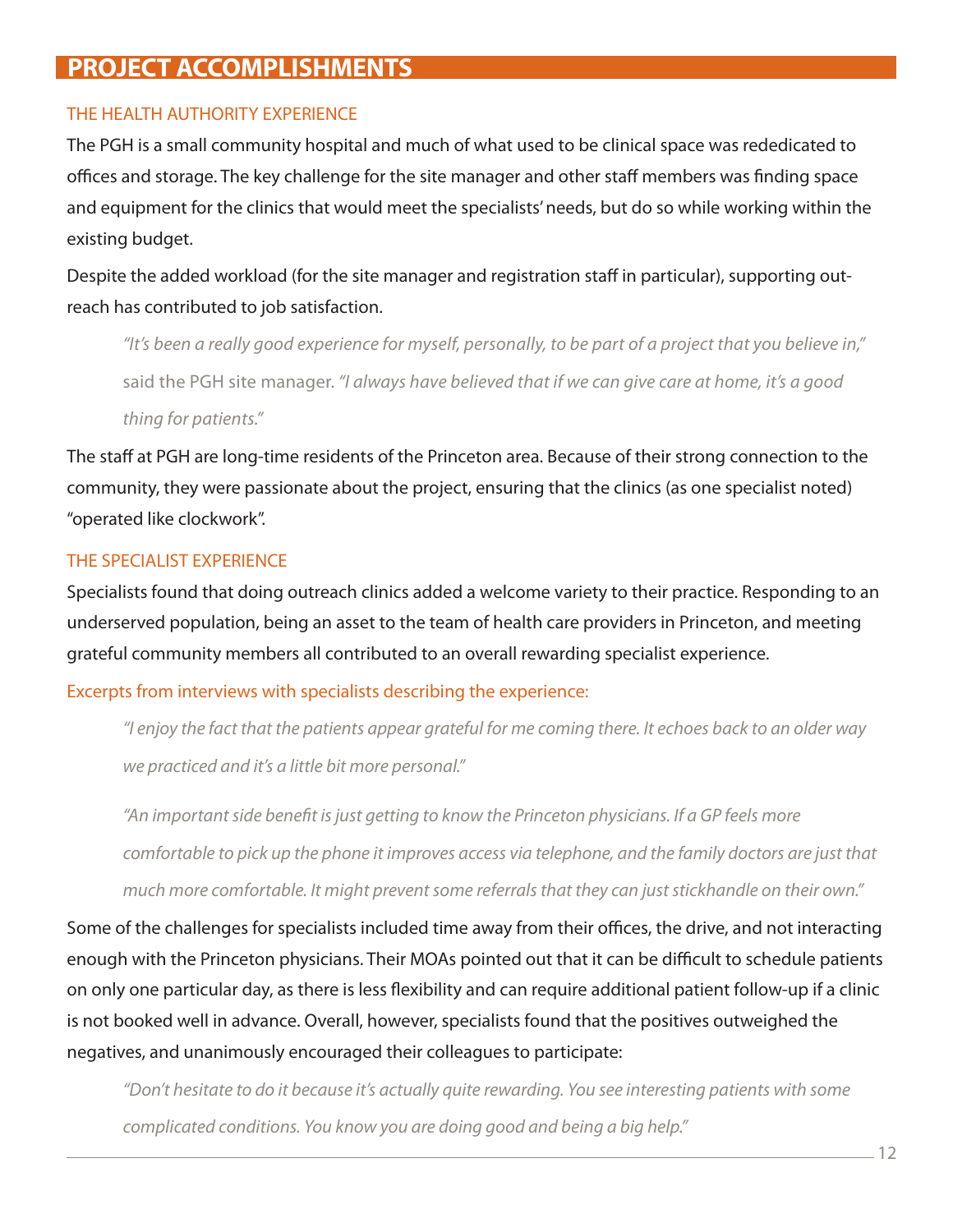#### IMPROVED SUPPORT FOR PRINCETON PHYSICIANS

Outreach creates the opportunity for on-site CMEs, which is a rare privilege for most rural clinicians. A small group learning environment is valuable to the clinicians because the expertise can be tailored to their specific needs. Nine CME sessions were held for Princeton clinicians by seven different specialists in 2014. These sessions have been critical to the project's success as Princeton physicians report feeling significantly better able to serve their population.

*"Having specialist outreach clinics has improved my ability to provide patient care tremendously,"* said one family physician. *"I am very grateful for their existence."*

The opportunity for specialists and rural referring clinicians (family physicians and nurse practitioner) to connect in person to improve their working relationships is one of the key values of outreach. Better relationships result in more streamlined patient care because it becomes easier to contact one another when a question arises. It also helps the specialist determine what is too much to ask, or what the family physician is capable of doing in terms of patient care, at times preventing a return trip to the specialist.

*"It's been great to meet [the family doctors] and know who they are,"* added one specialist. *"Once you've met them, especially doing a presentation, and they are asking questions, you get an idea of how much knowledge they have in a few complicated areas. If I send them a letter with instructions, I know they'll feel comfortable."*

More physician to physician contact was consistently requested in the evaluation interviews by both specialist and family physicians. Nevertheless, many specialists said that although they did not see the family physicians as much as they would have liked, having physically met them did make it easier to have further telephone conversations about patient care plans.



*Princeton family physicians (from left) Colleen Black and Ella Monro, and nurse practitioner Viola Brown, participate in a nephrology CME in the PGH Education room with Dr. Brian Forzley*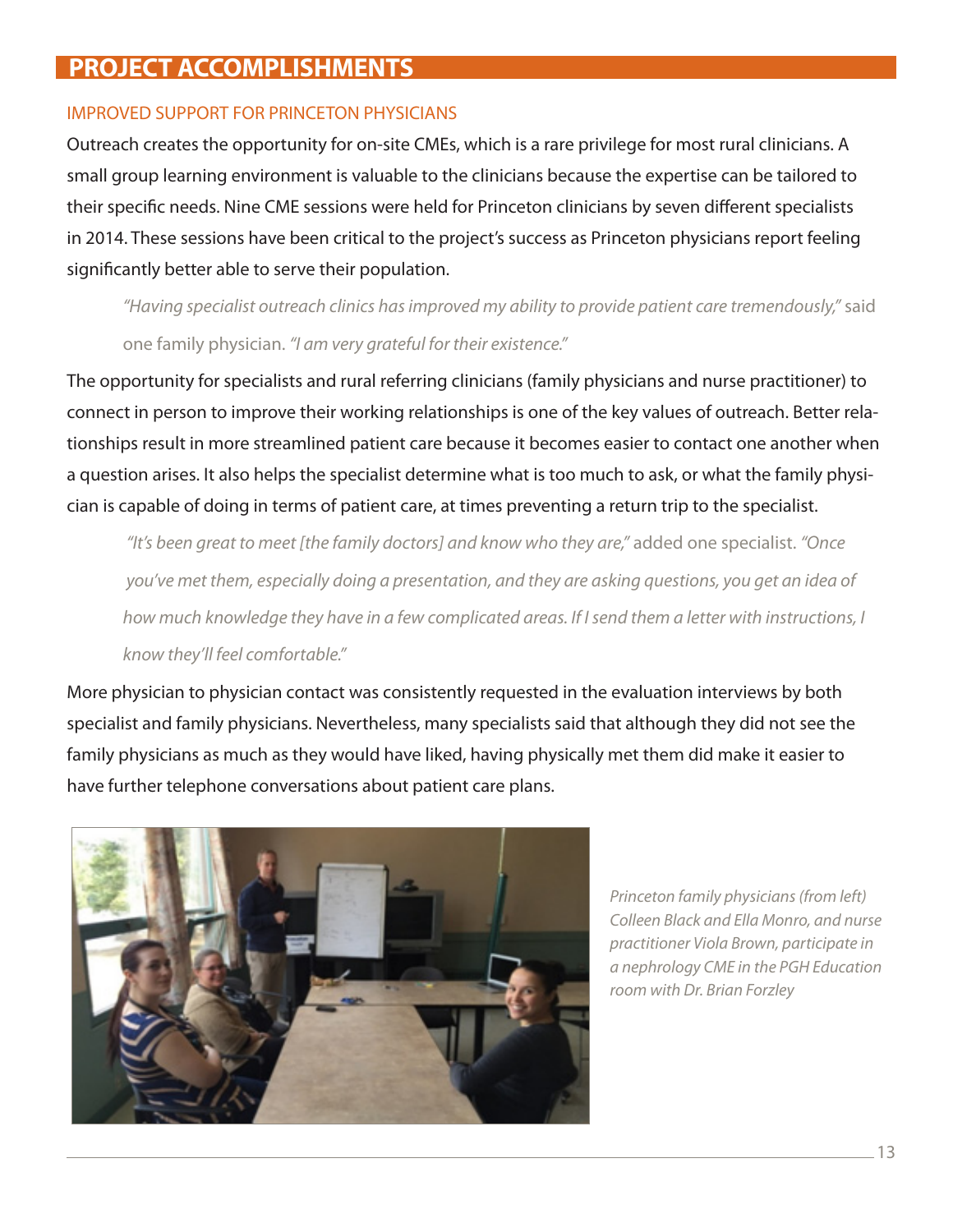### IMPROVED PROCESSES AND KNOWLEDGE TRANSFER

Family Physicians report being very satisfied with specialist consult notes, indicating that for the most part it was clear what the next steps were, and who was responsible for what. This is an improvement since the project interim report in July 2014.

*"I think all of our consultants have been very clear in each of their consultation notes in saying if they want me to do something specific, they indicate that,"* said a Princeton family physician.

The project has created the opportunity for the physicians to fine tune how they work together to meet patient needs.

Specialists and their MOAs also reported being more satisfied with referral letters over the course of the project. Only a few inappropriate referrals were noted throughout the trial period. Some specialists found that referrals were generally of higher necessity than what they would see in their regular practice.

### *"All referrals were appropriate and unlike larger cities none were 'soft' or unnecessary,"* said one specialist.

Seventy-five percent of patients surveyed reported understanding very well the next steps in dealing with their care. All of the specialists found that the quality of care they were able to provide at the outreach clinics was the same as or better than in their office. This was a significant finding, as one of the initial concerns from specialists about outreach was whether patients may still need to travel to Penticton for diagnostic tests after attending outreach clinics.

A variety of diagnostic strategies have been put in place in Princeton to mitigate the need for patients to still travel to Penticton. This ranges by specialty, from the cardiologist using a hand held echo cardiogram to do initial assessments to determine if further care is needed, to the respirologist working in tandem with a respiratory therapist (RT) (with support of Interior Health). In this instance, the respirologist has found that the quality of care she is able to provide in Princeton (with the concurrent work of an RT doing site diagnostics and education) is better than in her office in Penticton. The psychiatrists pointed out, however, that with acute Princeton patients they are less able to provide timely care than they would be able to provide to Penticton patients. Going forward, telemedicine is being expanded and may help address this need.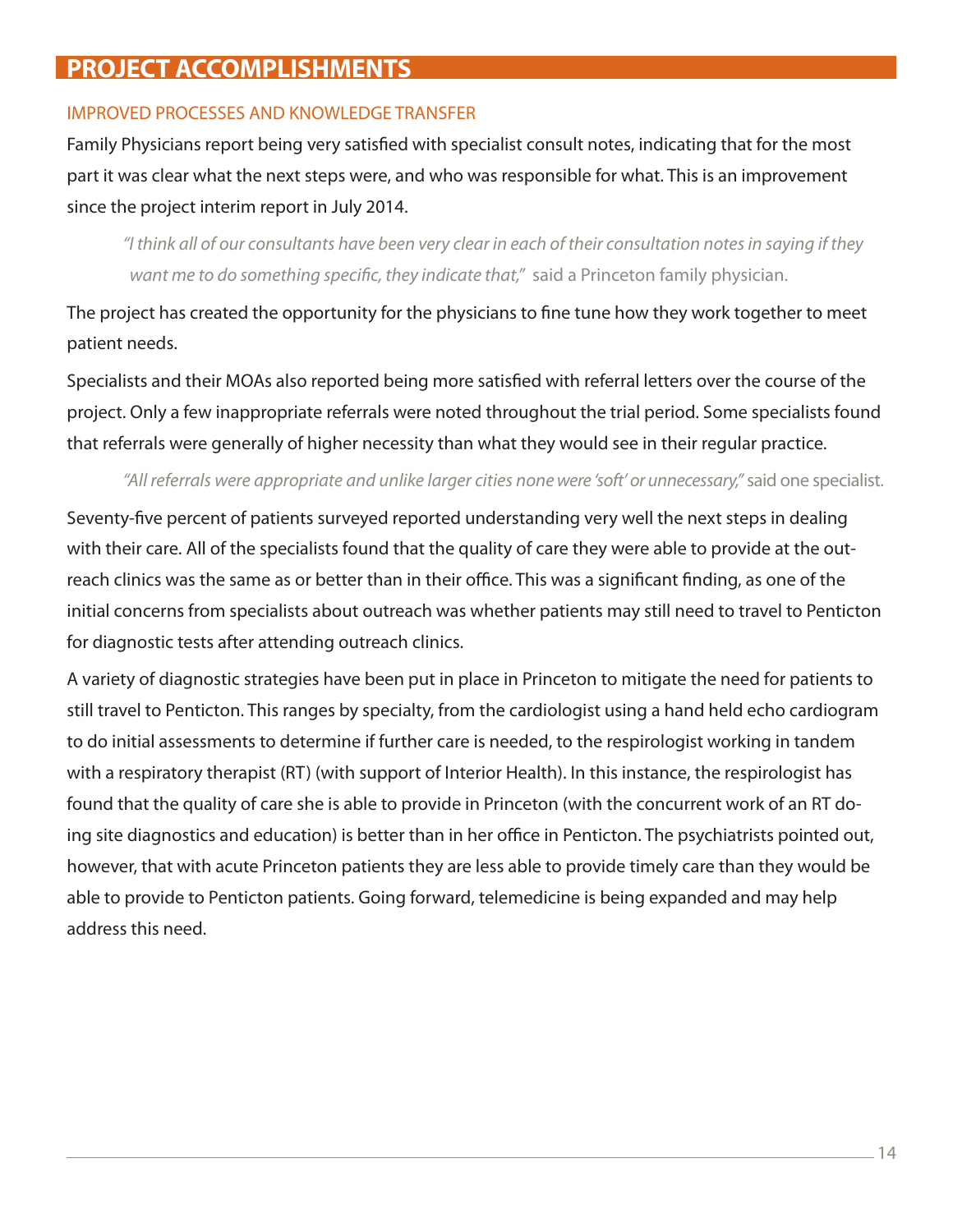### **PROJECT CHALLENGES**

The project team worked together to address numerous challenges (such as date conflicts, maintaining privacy while directing patients to the clinics through the hospital, troubleshooting computer and internet issues etc.) to accommodate up to nine clinics per month. They addressed diverse equipment needs (such as weigh scales, beds and chairs, lighting, medical cart supplies, computers, printers, long distance calling, hospital chub cards etc.), accommodating thirteen different specialists.

Whenever possible the logistics committee worked within existing workflow patterns rather than adding new processes. For example, the existing structure for referring patients to a specialist was used for outreach as well – in referral letters the FP/NP identified if a patient preferred to be seen in Princeton or simply could not travel. Asking specialists to fill out an additional day sheet to track acuity, follow-ups vs. new consults, wait times etc., was onerous for some specialists and their offices.

A few challenges persist which threaten the sustainability of outreach should they not be adequately addressed:

Unreliable Internet Access: The Health Authority has had difficulty ensuring reliable internet access. The wireless router signal strength in the clinic rooms varies and at times is very slow. This has contributed to challenges with access to their EMR and remote transcription causing significant frustration for some specialists.

Remote Transcription Challenges: From the inception of the project, specialists have asked to use Interior Health's electronic patient medical record system (MEDITECH) to dictate their consultations. The request has been declined due to budget constraints and the stance that outpatient clinics are not the health authority's transcription responsibility<sup>6</sup>. The specialist request is two pronged:

- Having hospital access to a rural patients' most recent specialist consult notes would provide better coordinated team-based care across facilities, practitioners, and geography, likely preventing unnecessary procedures and stress to the patients and their families
- A reliable transcription method is required for specialists to do outreach. At a cost and inconvenience, the specialists have all developed their own non-internet reliant workaround (varying from dictaphones, to private transcription services like Workflow). This lack of IH technical backing is a deterrent for specialists who have gone out of their way to provide outreach

The Advisory Committee continues to work with IH to address these challenges.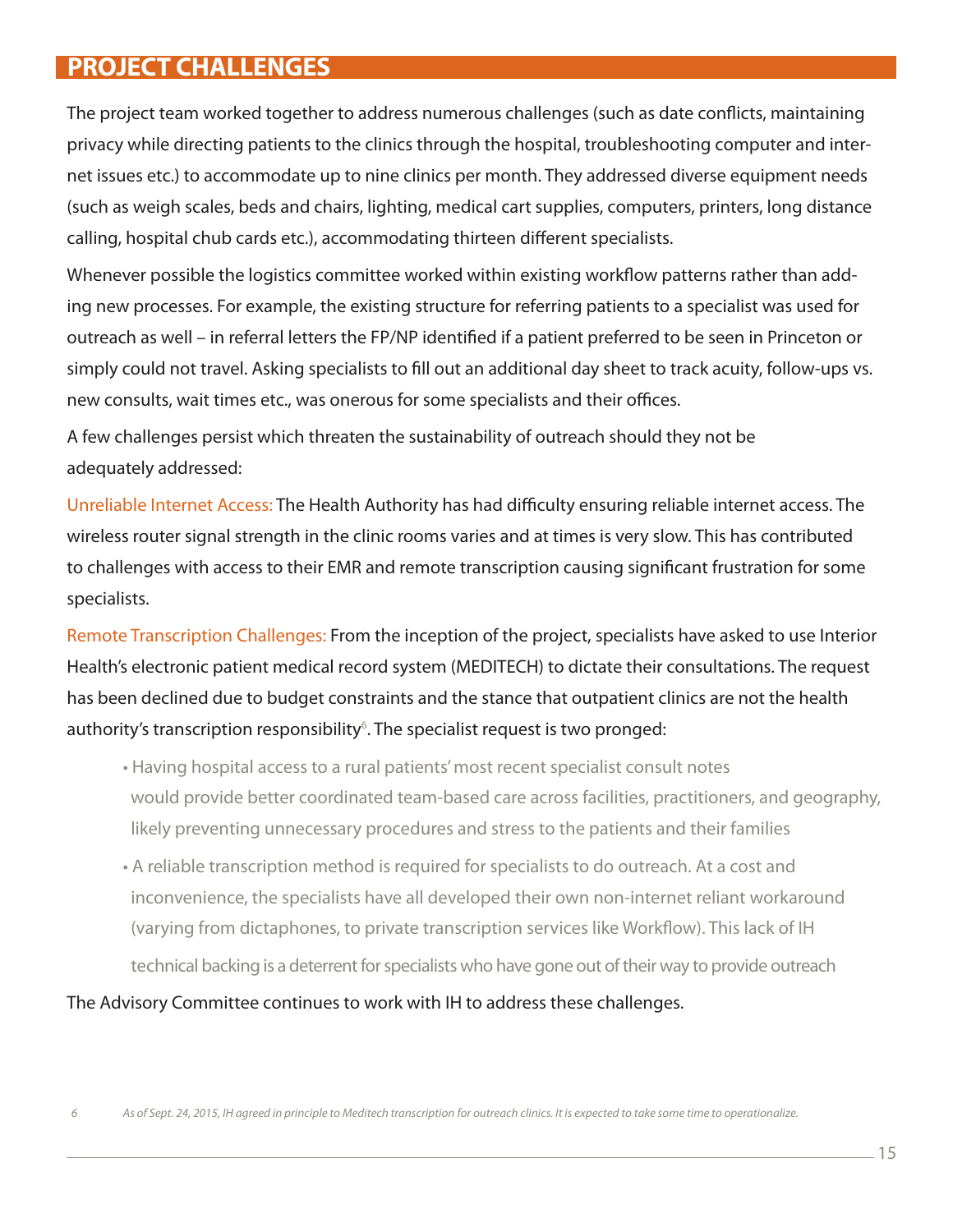### **PROJECT CHALLENGES**

NITAOP Funding Obstacles: The Northern and Isolated Travel Assistance Outreach Program provides the travel funding that makes these clinics possible. Funding is applied for once a year (in October for SOS) in a joint submission through the Community Integrated Health Services Administrator. The funding cycle requires physicians to wait up to 18 months depending on when they determine they are interested in doing outreach (i.e., deciding in November would mean that the specialist could not be funded until April, 18 months later). The Shared Care project funding mitigated this by covering physician travel while they waited for NITAOP funding, which enabled physicians to trial outreach when their interest was highest. In addition, challenges with timely NITAOP reimbursement and inefficient issue resolution have been a problem for some outreach physicians (causing delays of 5 months and more) resulting in another significant deterrant.

Lack of Allied Health Travel Resources: Allied health support such as rheumatology or diabetes nurses significantly enhance outreach efforts, but funding for their travel is not readily accessible. Fortunately, collaborative projects are contributing to change in this arena. Recently, as a result of collaborative work in COPD and outreach combined, RT services have been re-organized in the South Okanagan Similkameen to provide more diagnostic and education services to rural communities.

Lack of Support and Coordination for Specialists: With the project winding down, questions remain around who will support specialists to troubleshoot the issues they encounter, and how emerging specialty gaps will be successfully filled. These questions are being explored by the Advisory Committee as we test outreach sustainability in 2015.

Roadblocks to seamless internet access, remote transcription, travel funding, and allied health support have required significant time and resources from the project team and participants and still remain unresolved. Nonetheless, thirteen of thirteen specialists who trialed the clinics continued outreach despite the challenges. The value of the work and responsiveness of the team to one another's concerns have enabled the group to collectively weather the challenges while continuing to advocate for improvements.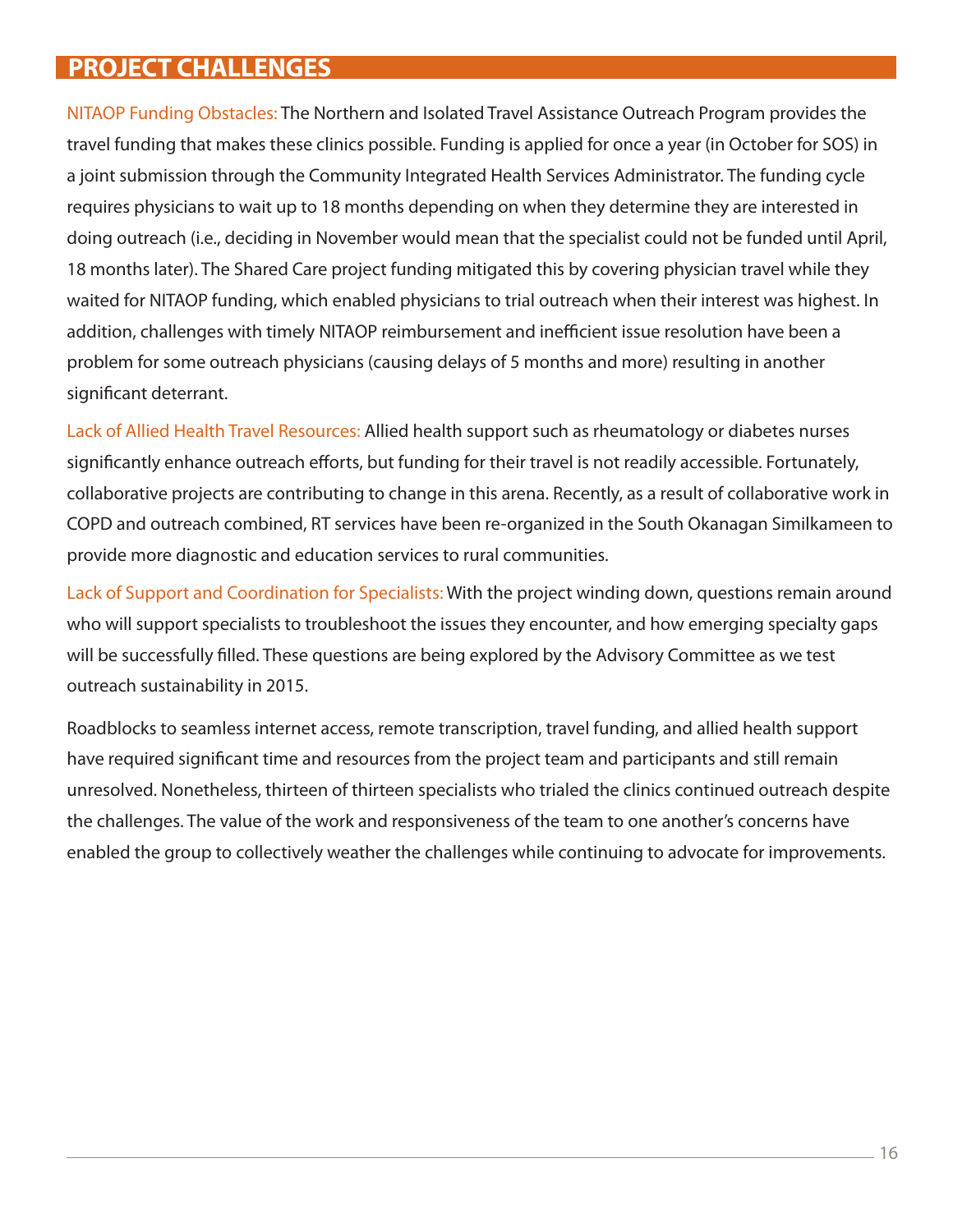# **RECOMMENDATIONS**

Speciality outreach through this project has proven invaluable to the community of Princeton, showing early evidence of better health outcomes and quality of life for rural patients and their families. In addition, rural outreach has contributed to better job satisfaction for all healthcare providers involved, particularly making a difference for the retention and recruitment of family physicians to this isolated community.

The Project Advisory Committee recommends that specialist outreach be cultivated in other communities by:

- Working together with specialists to discuss real community needs and developing collective strategies to address them
- Fostering host-site shared ownership by including frontline staff in the development of outreach space as well as providing adequate resources to support added workload
- Creating frequent opportunities for rural physician to specialist contact through co-location of the clinics, coordinated break times, CME and shared lunches
- Committing to rapid resolution of issues to enable specialists to spend their time with patients, not dealing with logistical challenges
- Addressing systemic barriers related to NITAOP administration and accessible electronic medical records to promote seamless team-based rural patient care

By sharing this work, we hope that other communities are inspired to reach out and collaborate with specialists, and create rewarding partnerships in rural patient care.

#### APPENDICES AVAILABLE UPON REQUEST

- A.) Princeton Access to Specialist Care Phase One: Evaluation Findings Prepared by Sarah Vander Veen, Evaluator (April 2015)
- B.) Princeton Access to Specialist Care: Project Charter and Evaluation Framework (2014)
- C.) Sample Media Reports (2014 2015)